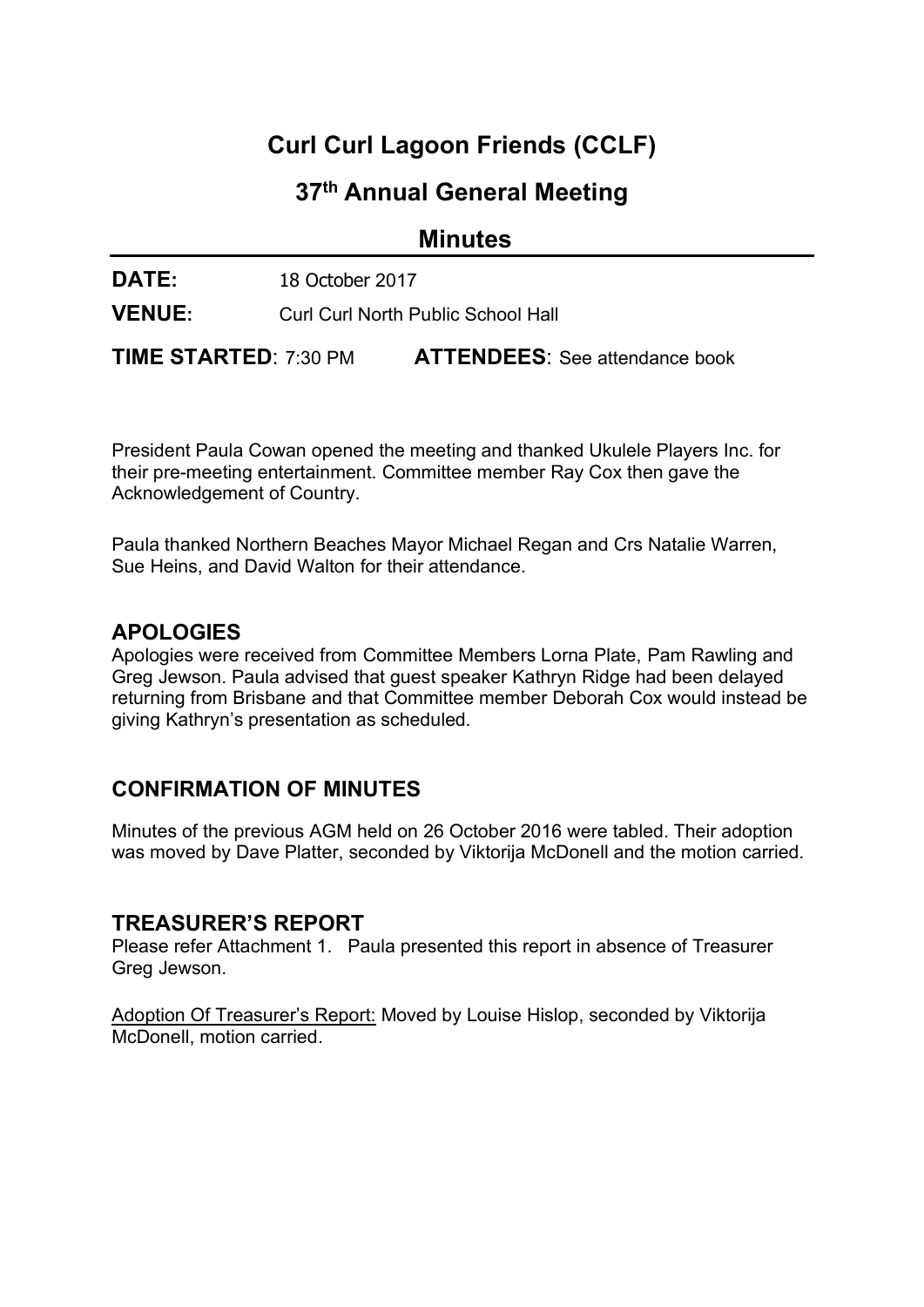#### PRESIDENT'S REPORT

Please refer Attachment 2.

The President's report included a segment on the recent Lagoon oyster growing project ably presented by Eva S. from Year 2 at CCNPS who participated in the oyster planting exercise on 12 Oct.

Adoption of President' Report: Moved by Louise Hislop, seconded by Conny Harris, motion carried.

#### ELECTION OF MEMBERS OF THE EXECUTIVE COMMITTEE 2017/2018

Dave Platter took the chair for the election of the Executive. Dave reminded the meeting that the Constitution requires the Executive to elect office bearers at their first meeting following the AGM.

Dave advised that Steve Brickwood, Deb Cox, and he himself would not be renominating for the next Executive.

Nominations received and elected for the Executive Committee were:

- Ray Cox
- $-$  Harry Elliffe
- Lorna Plate
- Pam Rawling
- Greg Jewson
- Viktorija McDonell
- Paula Cowan
- Jane Lush
- Louise Hislop
- Susan Stack
- Mark Stack

Acceptance Of Elected Executive: Moved by Connie Harris, seconded by Alicia Parmiter, motion carried.

The new Executive wish to record their sincere appreciation and thanks to retiring members and friends Steve Brickwood, Deb Cox, and Dave Platter. Their longstanding contributions to the success of CCLF are applauded and their ongoing relationship with the Association is hoped to continue.

## OTHER BUSINESS

There were no other items of business to be dealt with.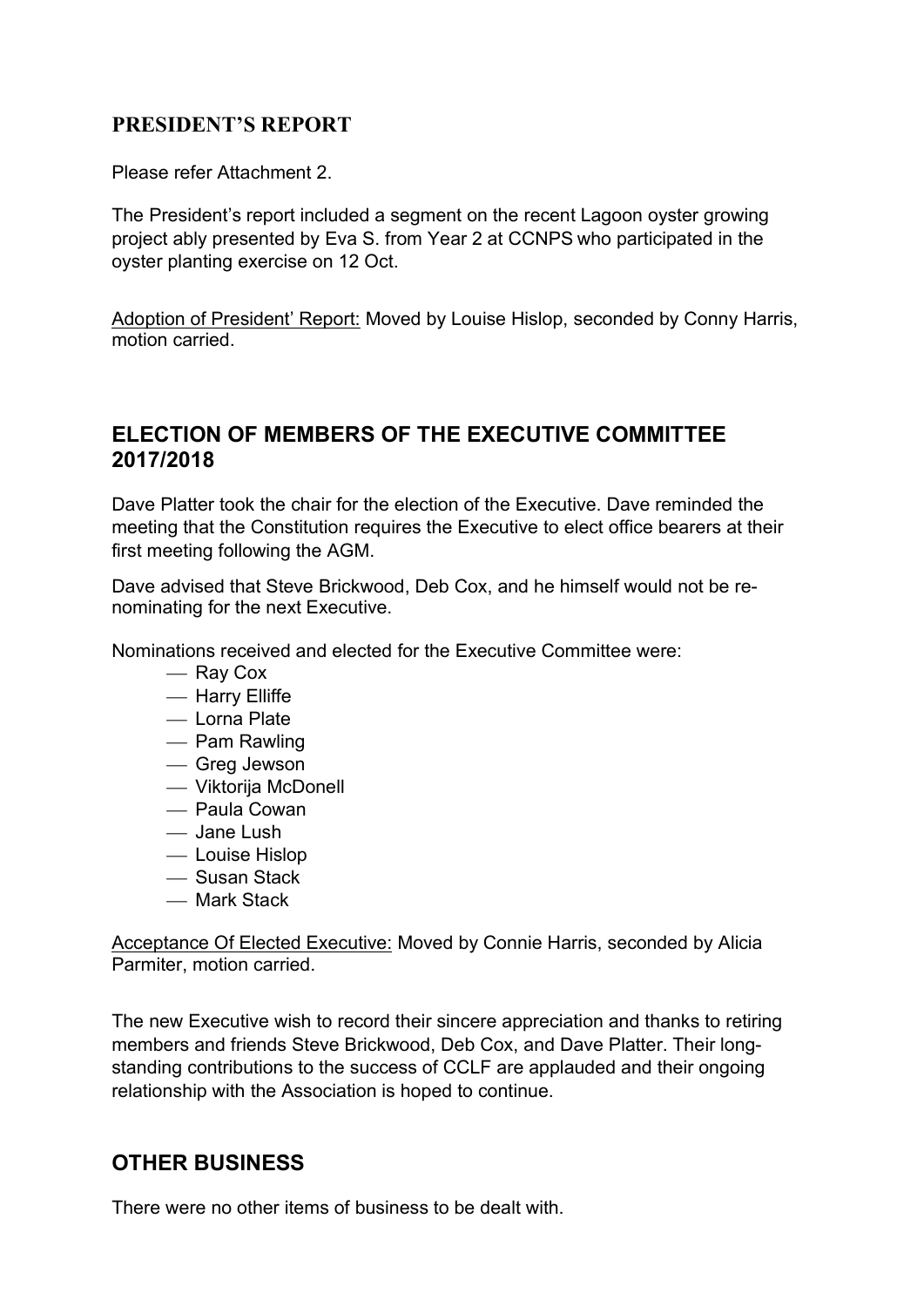## MEETING CLOSED:

Dave Platter formally closed the AGM at 8:10 PM

### POST MEETING PRESENTATIONS

Commenced at 8:10pm

#### Mayor's Address

At Paula's invitation Mayor Michael Regan then addressed the meeting and took questions from the floor between 8:10PM and 8:18PM. Michael summarized Council's three priorities as –

- 1. Structure and Staffing create an efficient and effective organizational structure for the new council and ensure it is properly staffed
- 2. Transport progressing the East / West Rapid Transport Link connecting Brookvale with French's Forest and Chatswood and the proposed Beaches Link Tunnel project. Location of ventilation stacks for a tunnel is likely to be a major concern of the Community.
- 3. Community Engagement ensuring an effective two-way flow of information between Council and Community.

#### Presentation - Kids, Companies and Creeks

Deb Cox then gave Kathryn Ridge's scheduled presentation on the Kids, Companies and Creeks ('kcc') programme which evolved from work commenced by Freshwater High teacher Sue Lennox at Manly and Curl Curl lagoons in 1989. kcc grew to become a state-wide environmental protection initiative which ran from 1989 to 2000 and involved local schools and companies, environmental organisations and government agencies. The programme was highly awarded.

### Community Nursery Proposal

Cr Sue Heins informed the meeting Council was considering establishing a Community Nursery within the grounds of the North Curl Curl Community Centre. Post Meeting Presentations concluded at 8:35pm

Minutes taken by M Stack.

Attachment 1: Treasurer's Report Attachment 2: President's Report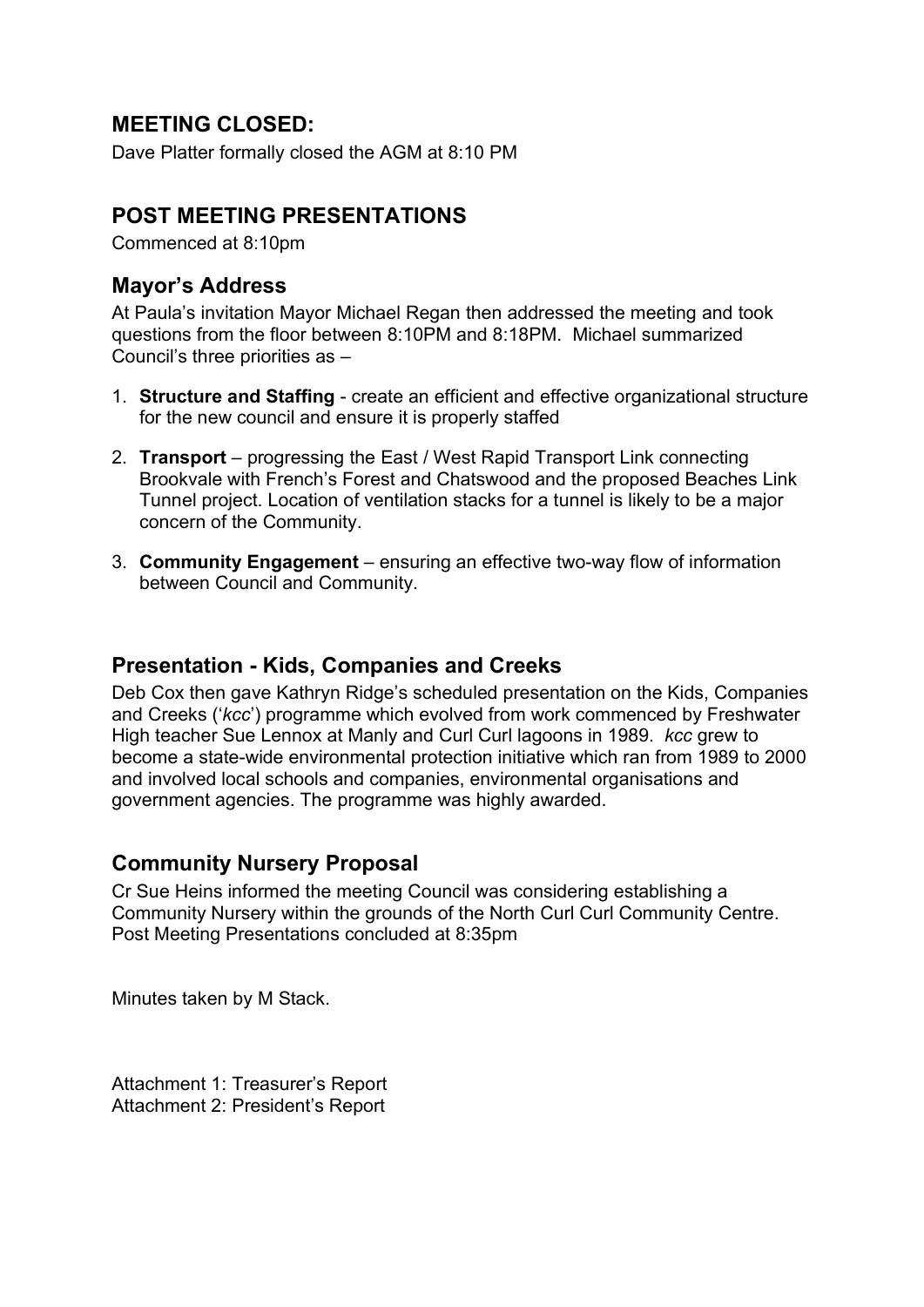## ATTACHMENT 1 – TREASURER'S REPORT

## Income and Expenditure Statement July 1 2016 to June 30 2017

| <b>Income</b>                    | <b>2016 FY</b> | <b>2017 FY</b> |
|----------------------------------|----------------|----------------|
| <b>Membership Fees</b>           | 736.00         | 850.00         |
| Membership fees -Paypal          | 375.00         | 390.00         |
| Membership fees - Cash or Cheque | 361.00         | 460.00         |
| Donations                        | 2318.00        | 2,936.50       |
| Donations - Paypal               | 1355.00        | 1650.00        |
| Donations - Cash or Cheque       | 963.00         | 1286.5         |
| Interest received                | 5.80           | 6.08           |
|                                  |                |                |
| <b>TOTAL</b>                     | 3,059.80       | 3,792.58       |

| <b>Expenses</b>                     | <b>2016 FY</b> | <b>2017 FY</b> |
|-------------------------------------|----------------|----------------|
| <b>AGM Expenses</b>                 | 285.37         | 307.94         |
| Bank Fees or Paypal fees            | 67.61          | 100.28         |
| Dept of Fair Trading                | 54.00          | 187.00         |
| Insurance                           | 370.00         | 410.00         |
| <b>Nature Conservation Council</b>  | 175.00         | 75.00          |
| Newsletters - June and AGM          | 1,309.00       | 1,160.50       |
| - Clean up Australia (Feb)          |                | 443.19         |
| PO Box Rental                       | 121.00         |                |
| PO Box Renewal 31/03/2017           |                | 124.00         |
| Postage                             | 625.86         | 414.51         |
| Miscellaneous                       | 0.00           | 0.00           |
| Sundry (plaques for AGM and FB ads) | 0.00           | 162.00         |
| <b>Xmas Cards</b>                   | 357.50         | 357.50         |
| Meet the Candidates Federal NCCPS   |                | 100.00         |
| <b>TOTAL</b>                        | 3,365.34       | 3766.92        |